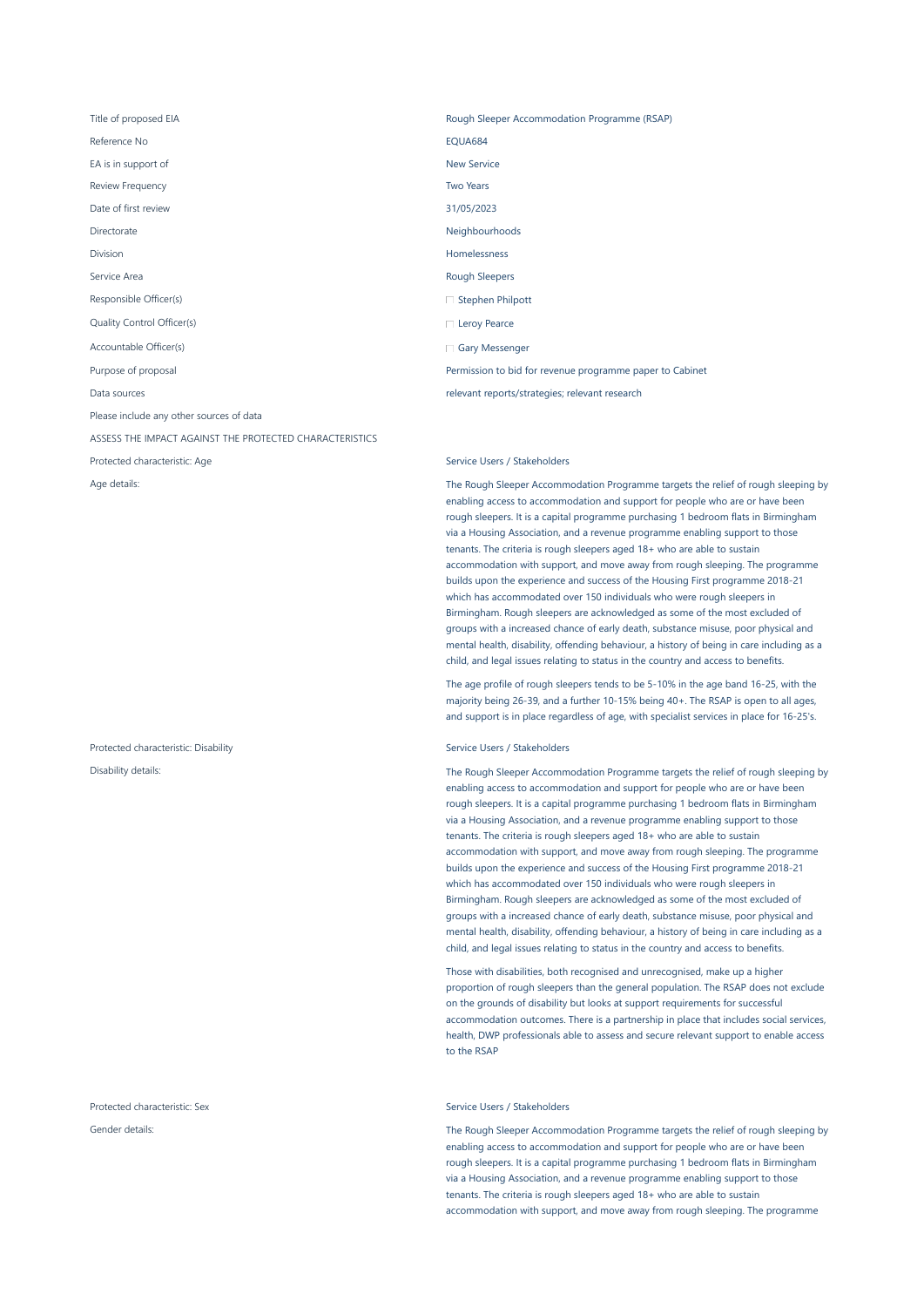Protected characteristics: Gender Reassignment Service Users / Stakeholders

Protected characteristics: Marriage and Civil Partnership Service Users/ Stakeholders

Protected characteristics: Pregnancy and Maternity Service Users / Stakeholders

builds upon the experience and success of the Housing First programme 2018-21 which has accommodated over 150 individuals who were rough sleepers in Birmingham. Rough sleepers are acknowledged as some of the most excluded of groups with a increased chance of early death, substance misuse, poor physical and mental health, disability, offending behaviour, a history of being in care including as a child, and legal issues relating to status in the country and access to benefits.

Women account for around 10-20% of rough sleepers found bedded down on the streets of Birmingham, men 80-90%. With this it is recognised that women's homelessness can be more hidden and less likely to present as street sleeping. The RSAP is accessible to both men and women and is a programme committed to identification and provision for both presenting and hidden rough sleeping. The provision seeks to include choice and so secure accommodation outcomes that are suitable according to needs and wishes, regardless of personal characteristics. Linking into the rough sleeper partnership there are specialist services for women seeking to ensure particular needs are addressed, these include outreach, daycentre and emergency accommodation options.

Gender reassignment details: The Rough Sleeper Accommodation Programme targets the relief of rough sleeping by enabling access to accommodation and support for people who are or have been rough sleepers. It is a capital programme purchasing 1 bedroom flats in Birmingham via a Housing Association, and a revenue programme enabling support to those tenants. The criteria is rough sleepers aged 18+ who are able to sustain accommodation with support, and move away from rough sleeping. The programme builds upon the experience and success of the Housing First programme 2018-21 which has accommodated over 150 individuals who were rough sleepers in Birmingham. Rough sleepers are acknowledged as some of the most excluded of groups with a increased chance of early death, substance misuse, poor physical and mental health, disability, offending behaviour, a history of being in care including as a child, and legal issues relating to status in the country and access to benefits.

> Gender reassignment is not a barrier to the programme. The programme proactively seeks to provide accomodation of choice with support required to rough sleepers.

Marriage and civil partnership details: The Rough Sleeper Accommodation Programme targets the relief of rough sleeping by enabling access to accommodation and support for people who are or have been rough sleepers. It is a capital programme purchasing 1 bedroom flats in Birmingham via a Housing Association, and a revenue programme enabling support to those tenants. The criteria is rough sleepers aged 18+ who are able to sustain accommodation with support, and move away from rough sleeping. The programme builds upon the experience and success of the Housing First programme 2018-21 which has accommodated over 150 individuals who were rough sleepers in Birmingham. Rough sleepers are acknowledged as some of the most excluded of groups with a increased chance of early death, substance misuse, poor physical and mental health, disability, offending behaviour, a history of being in care including as a child, and legal issues relating to status in the country and access to benefits.

> Marital status is not a factor in access to the RSAP. Whether a person is single or a couple will be part of the assessment in terms of requirements both for accommodation and support, but it is not a case for exclusion.

Pregnancy and maternity details: The Rough Sleeper Accommodation Programme targets the relief of rough sleeping by enabling access to accommodation and support for people who are or have been rough sleepers. It is a capital programme purchasing 1 bedroom flats in Birmingham via a Housing Association, and a revenue programme enabling support to those tenants. The criteria is rough sleepers aged 18+ who are able to sustain accommodation with support, and move away from rough sleeping. The programme builds upon the experience and success of the Housing First programme 2018-21 which has accommodated over 150 individuals who were rough sleepers in Birmingham. Rough sleepers are acknowledged as some of the most excluded of groups with a increased chance of early death, substance misuse, poor physical and mental health, disability, offending behaviour, a history of being in care including as a child, and legal issues relating to status in the country and access to benefits.

> Pregnancy and maternity details may have relevance in terms of an individuals legal status as homelessness. Priority need applicants may be afforded further rights, benefiting the individual.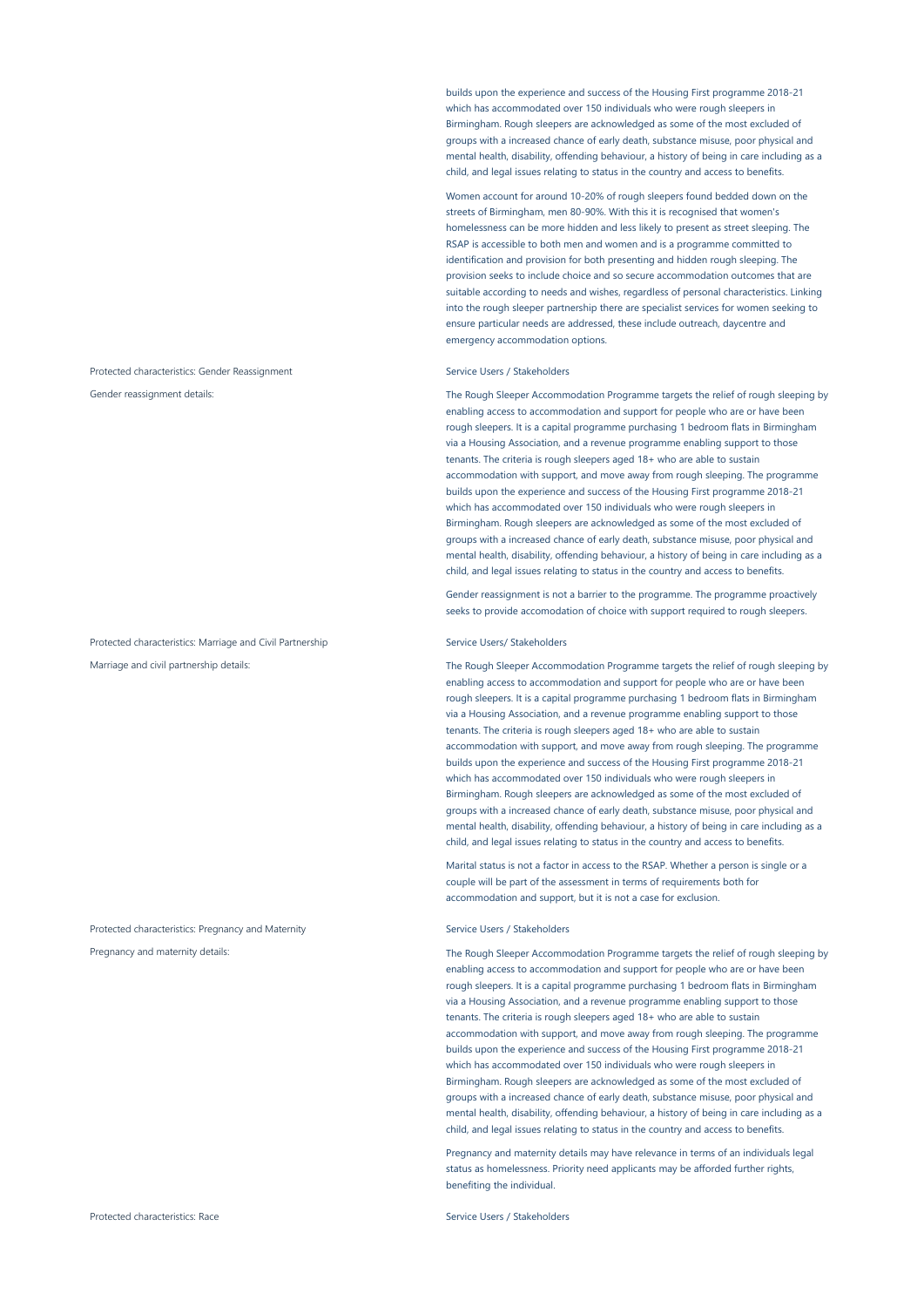# Protected characteristics: Religion or Beliefs Service Users / Stakeholders Service Users / Stakeholders

Protected characteristics: Sexual Orientation Service Users / Stakeholders

Race details: Sace details: The Rough Sleeper Accommodation Programme targets the relief of rough sleeping by enabling access to accommodation and support for people who are or have been rough sleepers. It is a capital programme purchasing 1 bedroom flats in Birmingham via a Housing Association, and a revenue programme enabling support to those tenants. The criteria is rough sleepers aged 18+ who are able to sustain accommodation with support, and move away from rough sleeping. The programme builds upon the experience and success of the Housing First programme 2018-21 which has accommodated over 150 individuals who were rough sleepers in Birmingham. Rough sleepers are acknowledged as some of the most excluded of groups with a increased chance of early death, substance misuse, poor physical and mental health, disability, offending behaviour, a history of being in care including as a child, and legal issues relating to status in the country and access to benefits.

> People from black and minority ethnic groups present as sleeping rough at a lower rate than the general population of Birmingham. It is recognised that rough sleeping may be more hidden amongst particular minority groups. Work is done across the homeless partnership to address areas of under-representation and access to services. There is an over-representation of people sleeping rough from EU nation states, especially eastern europeans, where individuals have rights to be in the UK and to work, but without rights to benefits/public funds - this status can exclude from programmes including RSAP if there is no means to pay for rent. Also over represented are failed asylum seekers, from a range of countries, primarily African and Asian, who have the right to remain in the UK but no access to public funds. Such individuals may also be excluded from the RSAP on the basis on it not being sustainable.

Religion or beliefs details: The Rough Sleeper Accommodation Programme targets the relief of rough sleeping by enabling access to accommodation and support for people who are or have been rough sleepers. It is a capital programme purchasing 1 bedroom flats in Birmingham via a Housing Association, and a revenue programme enabling support to those tenants. The criteria is rough sleepers aged 18+ who are able to sustain accommodation with support, and move away from rough sleeping. The programme builds upon the experience and success of the Housing First programme 2018-21 which has accommodated over 150 individuals who were rough sleepers in Birmingham. Rough sleepers are acknowledged as some of the most excluded of groups with a increased chance of early death, substance misuse, poor physical and mental health, disability, offending behaviour, a history of being in care including as a child, and legal issues relating to status in the country and access to benefits.

> Religion or beliefs are not a factor leading to exclusion from RSAP. The RSAP brings into access a wider range and choice of accommodation and support linked to the accommodation.

Sexual orientation details: The Rough Sleeper Accommodation Programme targets the relief of rough sleeping by enabling access to accommodation and support for people who are or have been rough sleepers. It is a capital programme purchasing 1 bedroom flats in Birmingham via a Housing Association, and a revenue programme enabling support to those tenants. The criteria is rough sleepers aged 18+ who are able to sustain accommodation with support, and move away from rough sleeping. The programme builds upon the experience and success of the Housing First programme 2018-21 which has accommodated over 150 individuals who were rough sleepers in Birmingham. Rough sleepers are acknowledged as some of the most excluded of groups with a increased chance of early death, substance misuse, poor physical and mental health, disability, offending behaviour, a history of being in care including as a child, and legal issues relating to status in the country and access to benefits.

> Recording of sexual orientation amongst rough sleepers is very low and in some part reflective of the crisis in which individuals are presenting. Sexual orientation is not a factor in excluding access to RSAP, a programme that opens additional accommodation and support options for people who sleep rough.

Socio-economic impacts Overall the programme aims to bring around £2.5m of additional capital investment into Birmingham through the provision of additional social housing units. In addition revenue funding to provide support to in total 40 units of accommodation. This accommodation is then made available to people who are, or have a history of sleeping rough. The capital investment is in place to ensure access for 30 years and the revenue initially till March 2024. People who sleep rough are some of the most socioeconomically excluded, the RSAP provides a means to address two factors in that exclusion - access to good, affordable accommodation, and access to support to make